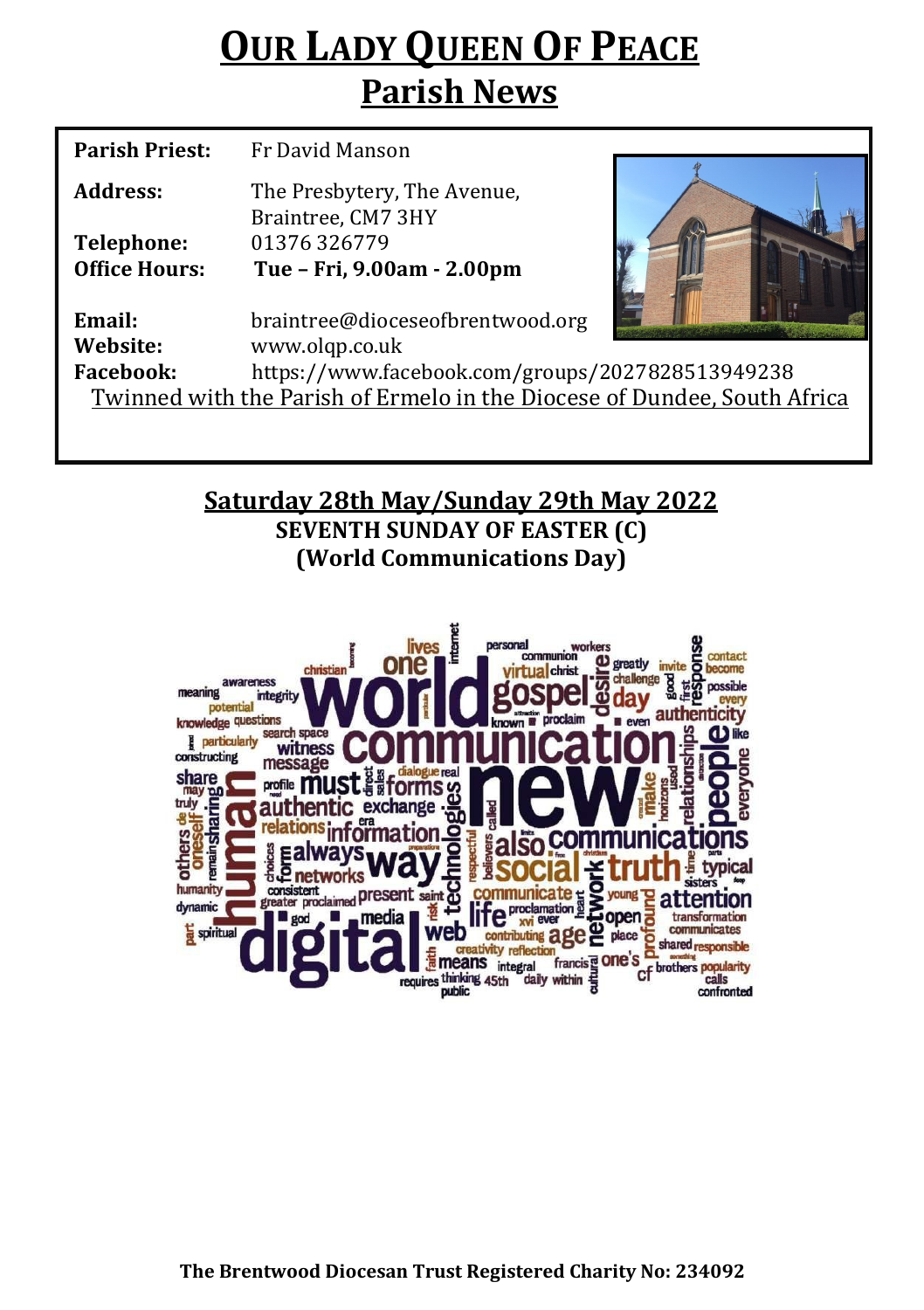### **SICK PARISHIONERS: Those of our parishioners and friends who have asked for prayers.**

Gwen Rushton, Elvira Kitteridge, Kathy McBrierty, Mary Davis, Catherine Hughes, Val Harding, Kathleen Haigh, Mary Rooney, Megan Delaney, Isaac Barry, Peter Beard, Bernard Boylan, Chris Brodie, Barbara Mansell, Janet Cash, Mary Delaney, Frances Weaver, Rachel Stokes, Bob Bothello, Brenda Sewell, Mary Derriman, Eileen Brooks, Mona O'Rourke, John Martin, Marie Evenett, Terrance Evenett, Kate Friedlein, Olive Norman, Hazel Smith , John Kisielowski, Peggy and John White, Greg Gall, Mary Gray and Janine Corbey.

**ANNIVERSARIES:** Kevin Rathe, Fr John Timmins, Roy Crow, Margaret Planel, Hilda Klawinski, David Spencer-Watkins, Maria Conley, Ida McCartney, Sydney Saunders, Margaret Shelock, Mary Moran, Jack O'Keeffe and Victor Clancy. **May they all rest in peace.** 

**FIRST HOLY COMMUNION:** Congratulations to Noah Ford who will be making his First Holy Communion this Sunday. May the Blessings of Christ be upon him always.

**WEEKDAY MASSES**: Morning Mass on Tuesday 31st May will be at 9.00am as the Funeral Service for the late Maria Beartrice Dowsett is taking place in the Church at 10.15am. May she rest in peace. There will be no morning prayer due to Mass starting earlier.

**SECOND COLLECTION**: There will be a second collection for World Communications today.

**EXPOSITION OF THE BLESSED SACRAMENT**: Exposition of The Blessed Sacrament will take place on Friday 3rd June.

#### **JUBILEE CELEBRATIONS**:

Dear Friends and Parishioners from Our Lady, Queen of Peace,

Thank you so much for expressing an interest in coming to our planned Jubilee Lunch on Sunday 5 June in the Presbytery garden. I regret to have to let you know that, perhaps because of parishioners' other commitments, only a small number of people have let me know that they would like to take part, and there have been only a few offers of help.

In the circumstances I have decided that we should cancel this event. I am, however, lucky enough to have a big garden and conservatory, so would like to invite you to bring and share your lunch in our garden at 9, Rosemary Avenue, CM7 2SZ. I really hope you will be willing to come to me instead!

I have also recently become aware that Braintree and Bocking Public Gardens will be holding a series of events over the weekend, which might also interest you. **[Blogs / Events | Braintree and Bocking Public Gardens](https://braintreeandbockinggardens.co.uk/blogs-events/)  [\(braintreeandbockinggardens.co.uk\)](https://braintreeandbockinggardens.co.uk/blogs-events/)**

A Parish event would have been so much fun, and I realise that this invitation is a poor second, but it will be great to meet you and I really hope you can make it. There is plenty of parking outside our home as we adjoin the St Francis School playing field.

With very best wishes,

**Kate and Graham Manning**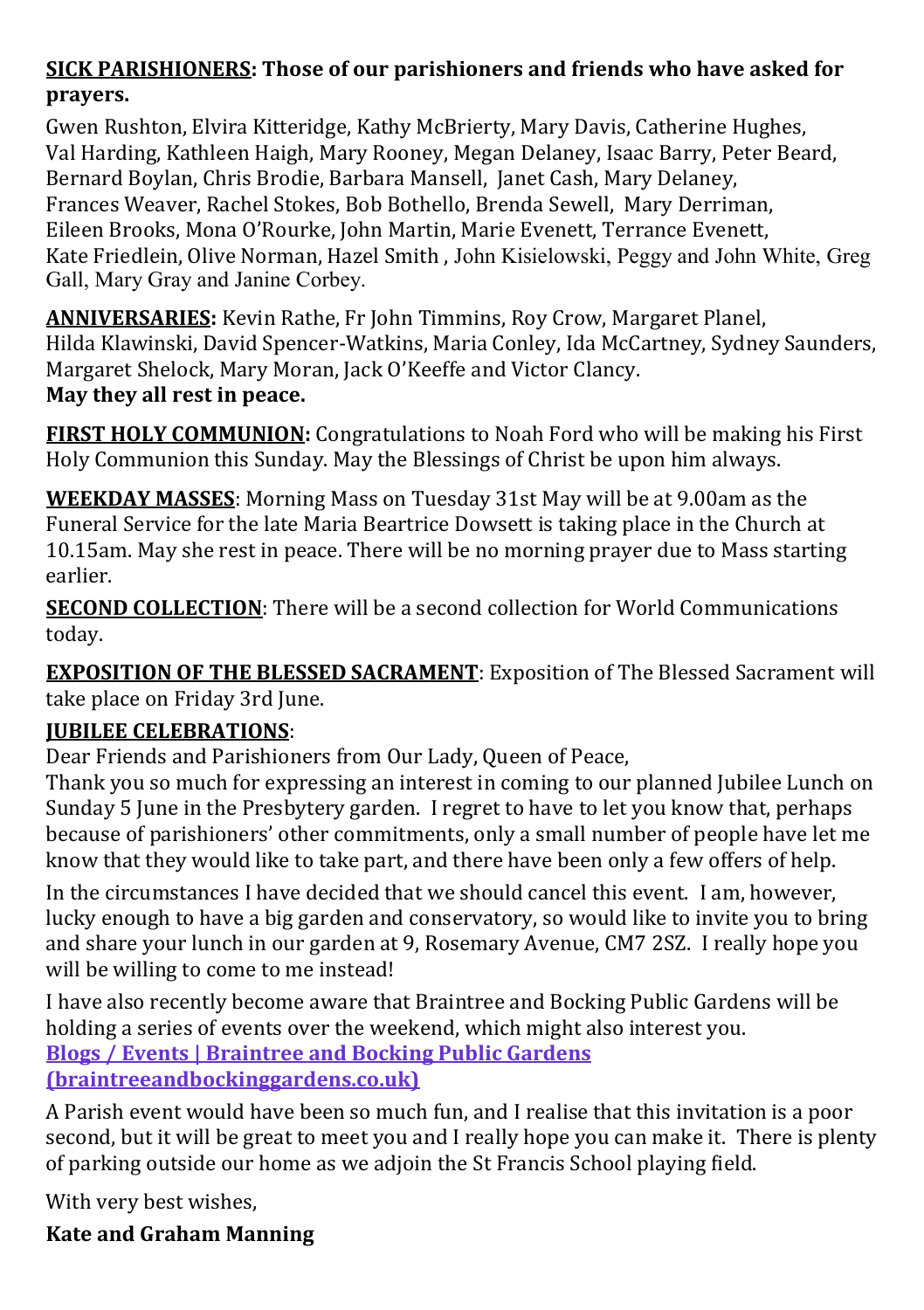#### **ST FRANCIS SCHOOL**:

Come along to the St Francis Catholic Primary Family Fun Day! **Friday 17th June from 2.30pm to 6pm**.

There will be bouncy castles, soft play, BBQ, ice creams, a raffle with a cash prize, talent show and much much more! We can't wait to see you there!

If you would like to help in anyway - on the day or donations of prizes for the raffle, please email fundraisers@st-[francis.essex.sch.uk.](mailto:fundraisers@st-francis.essex.sch.uk) 

We would be grateful for any businesses wishing to donate vouchers/gifts for the main raffle.

**MISSIO RED BOX COLLECTION**: I have received a letter of thanks from Fr Anthony Chantry (MISSIO National Director) detailing the amount of money raised in our Parish in 2021 through the Red Box Collection, including individuals giving directly. The total is an impressive **£777.48.**

This is a great amount considering the economic climate we are living through. I am encouraged that to date in 2022, we as a Parish have collected **£398.94.**

Please continue to support MISSIO in whichever way you can.

#### **Our next collection will be in July 2022.**

You can read a short talk and look at a poster, both displayed on the noticeboard at the back of Church.

If you would like to have a Red Box in your home; please contact Clare at the Presbytery and we will arrange one for you.

Once again, thank you for your continuing support. **Pauline Smith**

**CHURCH FLOWERS**: The pot of money for Church flowers has run dry; any donations would be gratefully received. Please place in an envelope marked "FLOWERS" and give to Clare in the Parish Office.

**GIFT AID**: The Gift Aid statements for the 2021/2022 tax year are now available. If you would like a copy, please give your name and address to Clare in the Parish office or call Chris Dayer directly on: 07925 361023.

**YOUTH CLUB**: Youth Club has re-started. There will be a "Jubilee Disco" on Friday 10th June, please wear red, white & Blue.

We will then have Youth Club on the following Friday's: 24th June, 1st, 8th and 15th July (7.30pm to 9.00pm).

Ring Jacqui on 07549 4499051.

**CONFESSIONS**: Saturday 10.30am—11.30am.